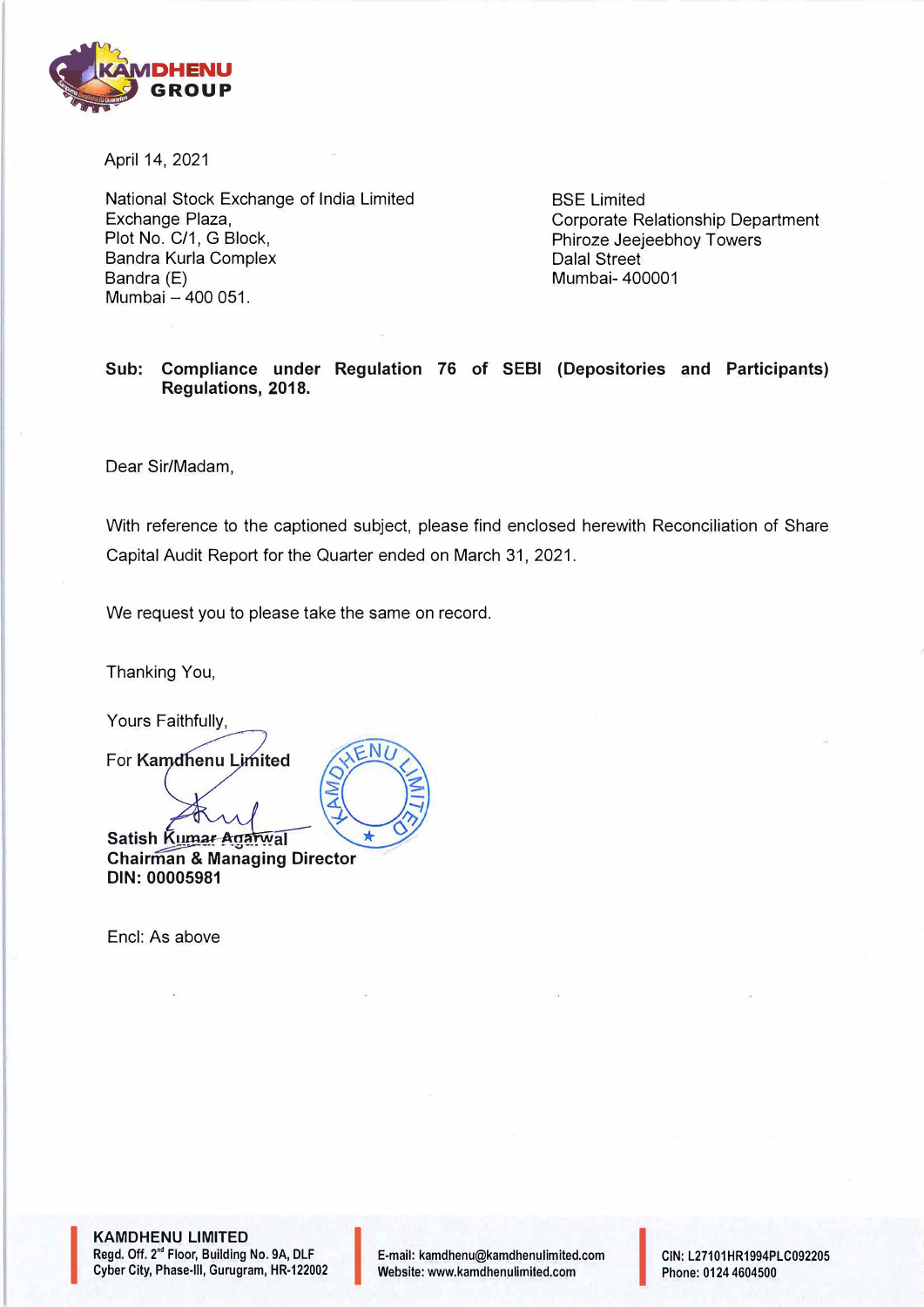

## The Board of Directors

Kamdhenu Limited 2nd Floor, Tower A, Building No. 9 DLF Cyber City, Phase III Gurgaon-122002, Haryana

# RECONCILIATION OF SHARE CAPITAL AUDIT REPORT

CHANDRASEKARAN ASSOCIATES®<br>
comporate Actions; Concrete Solutions ©<br>
componenty SECRETARIES<br>
entricare A, Building No. 9<br>
ober City, Phase III<br>
(pursuant to Circular No. D&C/FITTC/CIR-16/2002 dated December 31, 2002] & Reg We have examined the registers, records and documents of Kamdhenu Limited for the quarter ended on 31st March, 2021 as maintained by M/s Kfin Technologies Private Limited (Formerly known as Karvy Fintech Private Limited), the Registrar/Share Transfer Agents of the Company. In our opinion and to the best of our knowledge and according to the information and explanation given to us and as shown by the records examined by us, we hereby submit our reconciliation of share capital audit report for the aforesaid quarter as under:

|                | Gurgaon-122002, Haryana                                                                                     |                                        |                                             |                                                      | <u>RECONCILIATION OF SHARE CAPITAL AUDIT REPORT</u>                                        |                                                                                                                   |                                                  |  |
|----------------|-------------------------------------------------------------------------------------------------------------|----------------------------------------|---------------------------------------------|------------------------------------------------------|--------------------------------------------------------------------------------------------|-------------------------------------------------------------------------------------------------------------------|--------------------------------------------------|--|
|                |                                                                                                             |                                        |                                             |                                                      | (Depositories & Participants) Regulations, 2018.                                           | [pursuant to Circular No. D&CC/FITTC/CIR-16/2002 dated December 31, 2002] & Regulation 76 of SEBI                 |                                                  |  |
|                |                                                                                                             |                                        |                                             |                                                      |                                                                                            | We have examined the registers, records and documents of Kamdhenu Limited for the quarter ended on 31st           |                                                  |  |
|                | March, 2021 as maintained by M/s Kfin Technologies Private Limited (Formerly known as Karvy Fintech Private |                                        |                                             |                                                      |                                                                                            |                                                                                                                   |                                                  |  |
|                |                                                                                                             |                                        |                                             |                                                      |                                                                                            | Limited), the Registrar/Share Transfer Agents of the Company. In our opinion and to the best of our knowledge and |                                                  |  |
|                |                                                                                                             |                                        |                                             |                                                      |                                                                                            | according to the information and explanation given to us and as shown by the records examined by us, we hereby    |                                                  |  |
|                | submit our reconciliation of share capital audit report for the aforesaid quarter as under:                 |                                        |                                             |                                                      |                                                                                            |                                                                                                                   |                                                  |  |
| $\mathbf{1}$   | For Quarter Ended:                                                                                          |                                        |                                             |                                                      | 31.03.2021                                                                                 |                                                                                                                   |                                                  |  |
| $\overline{2}$ | ISIN:                                                                                                       |                                        |                                             |                                                      | INE 390H01012                                                                              |                                                                                                                   |                                                  |  |
| 3              | Face Value:                                                                                                 |                                        |                                             |                                                      | Rs. 10/-each                                                                               |                                                                                                                   |                                                  |  |
| 4              | Name of the Company:                                                                                        |                                        |                                             |                                                      | Kamdhenu Limited                                                                           |                                                                                                                   |                                                  |  |
| 5              |                                                                                                             | Registered Office Address:             |                                             |                                                      |                                                                                            | 2nd Floor, Tower A, Building No. 9<br>DLF Cyber City, Phase III<br>Gurgaon-122002, Haryana                        |                                                  |  |
| 6              | Correspondence Address:                                                                                     |                                        |                                             |                                                      | 2nd Floor, Tower A, Building No. 9<br>DLF Cyber City, Phase III<br>Gurgaon-122002, Haryana |                                                                                                                   |                                                  |  |
| 7              | Telephone & Fax Nos.:                                                                                       |                                        |                                             |                                                      | (T) 0124-4604534<br>(F) 0124-4218524                                                       |                                                                                                                   |                                                  |  |
| 8              | Email address:                                                                                              |                                        |                                             |                                                      | cs@kamdhenulimited.com                                                                     |                                                                                                                   |                                                  |  |
| 9              | Names of Stock Exchanges where the<br>Company's Securities are listed                                       |                                        |                                             |                                                      | (ii) BSE Limited                                                                           | (i) National Stock Exchange of India Limited                                                                      |                                                  |  |
|                |                                                                                                             |                                        |                                             |                                                      | <b>Number of</b><br>shares                                                                 | % of Total Issued<br>Capital                                                                                      |                                                  |  |
| 10             | Issued Capital:                                                                                             |                                        |                                             |                                                      | 26,935,500                                                                                 |                                                                                                                   | 100.00                                           |  |
| 11             | Listed Capital:                                                                                             |                                        |                                             |                                                      | 26,935,500                                                                                 |                                                                                                                   | 100.00                                           |  |
| 12             | Held in dematerialised form in CDSL:                                                                        |                                        |                                             |                                                      | 5,236,459                                                                                  |                                                                                                                   | 19.44<br>80.53                                   |  |
| 13             |                                                                                                             | Held in dematerialised form in NSDL:   |                                             |                                                      | 21,692,028<br>7,013                                                                        |                                                                                                                   |                                                  |  |
| 15             | 14   Physical:<br>Total No. of Shares (12+13+14)                                                            |                                        |                                             |                                                      | 0.03<br>26,935,500<br>100.00                                                               |                                                                                                                   |                                                  |  |
| 16             |                                                                                                             | Reasons for difference if any, between |                                             |                                                      |                                                                                            |                                                                                                                   |                                                  |  |
|                | (10&11), (10&15), (11&15)                                                                                   |                                        |                                             |                                                      | NOT APPLICABLE                                                                             | 17 Certifying the details of changes in share capital during the quarter under consideration as per Table below:  |                                                  |  |
|                |                                                                                                             |                                        |                                             |                                                      |                                                                                            |                                                                                                                   |                                                  |  |
|                | Particulars***                                                                                              | No. of<br>Shares                       | Applied/<br>Not  <br>Applied<br>for listing | Listed on<br>Stock<br>Exchange<br>(Specify<br>Names) | whether<br>intimated to CDSL                                                               | whether intimated to NSDL In-prin.                                                                                | Appr.<br>Pending<br>for SE<br>(Specify<br>names) |  |
|                | Not Applicable                                                                                              | N/A                                    | N/A                                         | N/A                                                  | N/A                                                                                        | N/A                                                                                                               | N/A                                              |  |
|                | Forfeiture, Any other (to specify).                                                                         |                                        |                                             |                                                      |                                                                                            | *** Rights, Bonus, Preferential Issue, ESOPs, Amalgamation, Conversion, Buyback, Capital Reduction,               |                                                  |  |
|                |                                                                                                             |                                        |                                             |                                                      |                                                                                            |                                                                                                                   |                                                  |  |

Digitally signed by TIWARI TIWARI SHASHIKANT SHASHIKANT Date: 2021.04.10